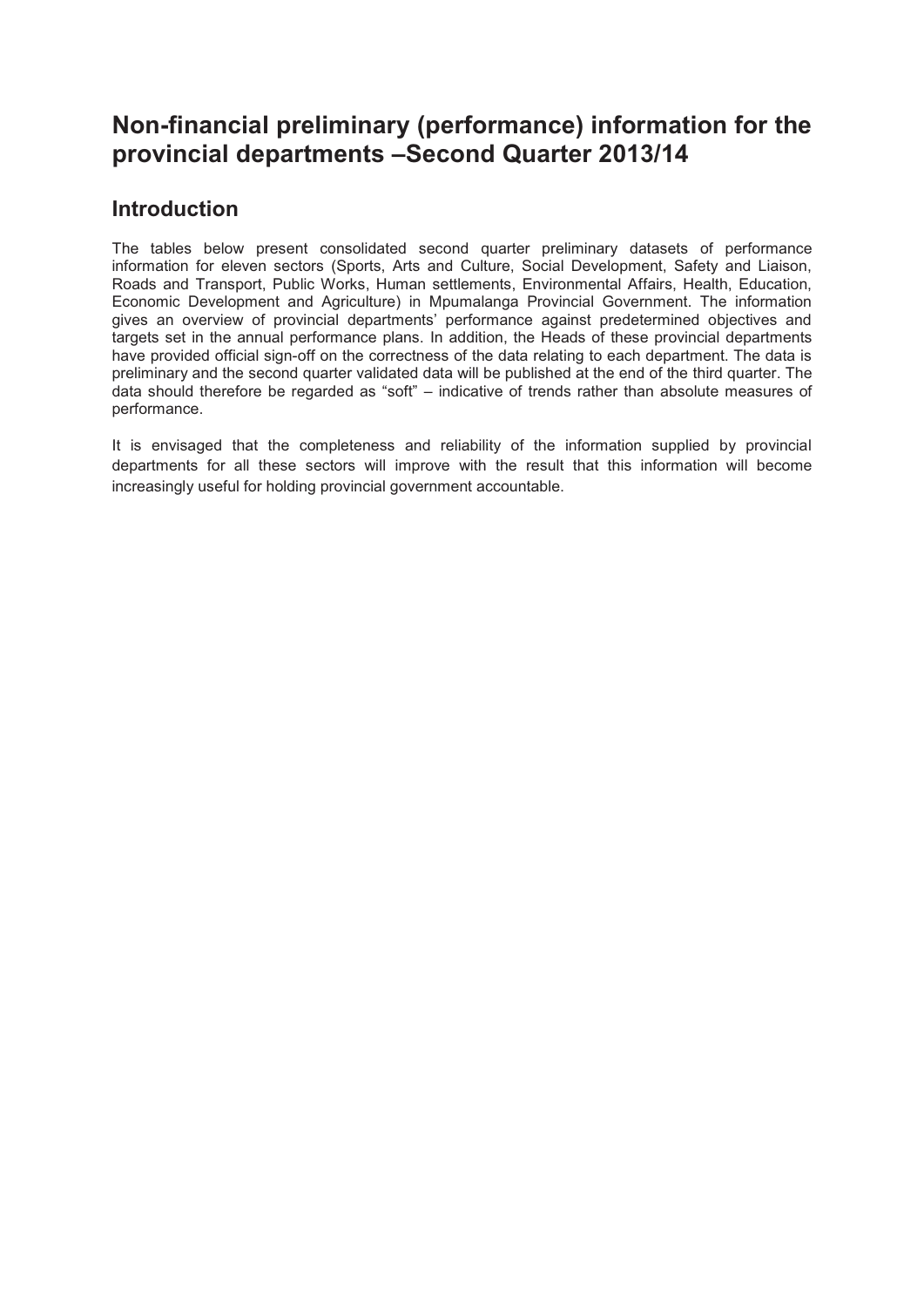| <b>Sector: Roads and Transport</b>                                              |                                                                 |                                                              |                                             |                                                         |                                                       |                                      |
|---------------------------------------------------------------------------------|-----------------------------------------------------------------|--------------------------------------------------------------|---------------------------------------------|---------------------------------------------------------|-------------------------------------------------------|--------------------------------------|
| Programme / Subprogramme / Performance Measures                                 | <b>Target for</b><br>2013/14 as<br>per<br>Annual<br>Performance | <b>1st Quarter</b><br><b>Planned</b><br>output<br>as per APP | <b>1st Quarter</b><br>Preliminary<br>output | <b>1st Quarter</b><br><b>Actual output</b><br>validated | 2nd Quarter<br><b>Planned</b><br>output<br>as per APP | 2nd Quarter<br>Preliminary<br>output |
|                                                                                 | Plan (APP)                                                      |                                                              |                                             |                                                         |                                                       |                                      |
| <b>QUARTERLY OUTPUTS</b>                                                        |                                                                 |                                                              |                                             |                                                         |                                                       |                                      |
| Programme 2: Transport Infrastructure                                           |                                                                 |                                                              |                                             |                                                         |                                                       |                                      |
| Construction                                                                    |                                                                 |                                                              |                                             |                                                         |                                                       |                                      |
| Number of lane-km of new surfaced roads constructed                             | $\overline{4}$                                                  |                                                              |                                             |                                                         |                                                       |                                      |
| Number of kilometres of new gravel roads constructed                            |                                                                 |                                                              |                                             |                                                         |                                                       |                                      |
| Number of kilometres of gravel roads upgraded to surfaced roads                 | 43                                                              | 9                                                            | $9\,$                                       | 11                                                      | 9                                                     |                                      |
| Number of square meters non-motorised transport facility constructed            |                                                                 |                                                              |                                             |                                                         |                                                       |                                      |
| Maintenance                                                                     |                                                                 |                                                              |                                             |                                                         |                                                       |                                      |
| Number of lane-km of surfaced roads rehabilitated                               | 163                                                             | 17                                                           | 22                                          | 53                                                      | 20                                                    | 24                                   |
| Number of square meters of surfaced roads resealed                              | 821 400                                                         |                                                              |                                             |                                                         | 205 350                                               |                                      |
| Number of kilometres of gravel roads re-gravelled                               | 109                                                             |                                                              |                                             |                                                         | 24                                                    | 37                                   |
| Number of square meters of blacktop patching (including pothole repairs)        | 85 000                                                          |                                                              |                                             | 11771                                                   | 21 250                                                | 28 8 14                              |
| Number of kilometres of gravel roads bladed                                     | 25 000                                                          | 6 2 5 0                                                      | 514                                         | 899                                                     | 6 2 5 0                                               | 8730                                 |
| Programme 3: Transport Operations                                               |                                                                 |                                                              |                                             |                                                         |                                                       |                                      |
| <b>Public Transport Services</b>                                                |                                                                 |                                                              |                                             |                                                         |                                                       |                                      |
| Number of vehicles subsidised                                                   | 564                                                             | 564                                                          | 564                                         | 567                                                     | 564                                                   | 567                                  |
| Number of routes subsidised                                                     | 154                                                             | 154                                                          | 154                                         | 154                                                     | 154                                                   | 154                                  |
| Number of early warning advisory reports issued                                 | 27 075 476                                                      | 6768869                                                      | 3 202 637                                   | 5 348 386                                               | 6768869                                               | 4789585                              |
| Kilometres operated per vehicle                                                 | 48 004                                                          | 12 001                                                       | 5648                                        | 9433                                                    | 12 001                                                | 8 4 4 7                              |
| Passengers per vehicle                                                          | 102 240                                                         | 25 5 60                                                      | 11 990                                      | 20 031                                                  | 25 560                                                | 17486                                |
| Passengers per trip operated                                                    | 69                                                              | 69                                                           | 76                                          | 71                                                      | 69                                                    | 68                                   |
| Staff per vehicle                                                               | $\overline{2}$                                                  | 2                                                            | $\overline{2}$                              | $\overline{2}$                                          | $\overline{2}$                                        |                                      |
| Number of subsidised passengers                                                 | 51 224 747                                                      | 12 806 186                                                   | 6 061 689                                   | 11 357 448                                              | 12 806 186                                            | 9914635                              |
| Number of unsubsidised passengers                                               | 6 438 673                                                       | 1609668                                                      | 736 752                                     | 1 179 740                                               | 1609668                                               | 8 8 9 7 4 6 7                        |
| Number of farmers' days held                                                    | 833 040                                                         | 208 260                                                      | 94 858                                      | 160 666                                                 | 208 260                                               | 146 165                              |
| Programme 5: Community-based Programme                                          |                                                                 |                                                              |                                             |                                                         |                                                       |                                      |
| <b>EPWP Co=ordination and Monitoring</b>                                        |                                                                 |                                                              |                                             |                                                         |                                                       |                                      |
| Number of jobs created                                                          | 76 136                                                          | 8 3 7 5                                                      |                                             | 12 5 20                                                 | 26 648                                                |                                      |
| Number of full time equivalents (FTEs)                                          | 32 655                                                          | 3592                                                         |                                             | 2719                                                    | 11 4 29                                               |                                      |
| Number of youths employed (18 - 35)                                             | 30 4 54                                                         | 3 3 5 0                                                      |                                             | 6796                                                    | 10 659                                                |                                      |
| Number of women employed                                                        | 41874                                                           | 4606                                                         |                                             | 7776                                                    | 14 656                                                |                                      |
| Number of people living with disabilities                                       | 1522                                                            | 167                                                          |                                             | 6                                                       | 533                                                   |                                      |
| <b>ANNUAL OUTPUT</b>                                                            |                                                                 |                                                              |                                             |                                                         |                                                       |                                      |
| Programme 2: Transport Infrastructure                                           |                                                                 |                                                              |                                             |                                                         |                                                       |                                      |
| Construction                                                                    |                                                                 |                                                              |                                             |                                                         |                                                       |                                      |
| Number of square meters of surfaced road upgraded                               |                                                                 |                                                              |                                             |                                                         |                                                       |                                      |
| Maintenance                                                                     |                                                                 |                                                              |                                             |                                                         |                                                       |                                      |
| Number of kilometres of surfaced roads assessed (VCI's completed as per TMH 12) | 5 100                                                           |                                                              |                                             |                                                         |                                                       |                                      |
| Number of kilometres of gravel roads assessed (VCI's completed as per TMH 9)    | 5 5 0 0                                                         |                                                              |                                             |                                                         |                                                       |                                      |
| Number of information packs developed                                           |                                                                 |                                                              |                                             |                                                         |                                                       |                                      |
| Number of kilometres of road infrastructure assessed                            |                                                                 |                                                              |                                             |                                                         |                                                       |                                      |
|                                                                                 |                                                                 |                                                              |                                             |                                                         |                                                       |                                      |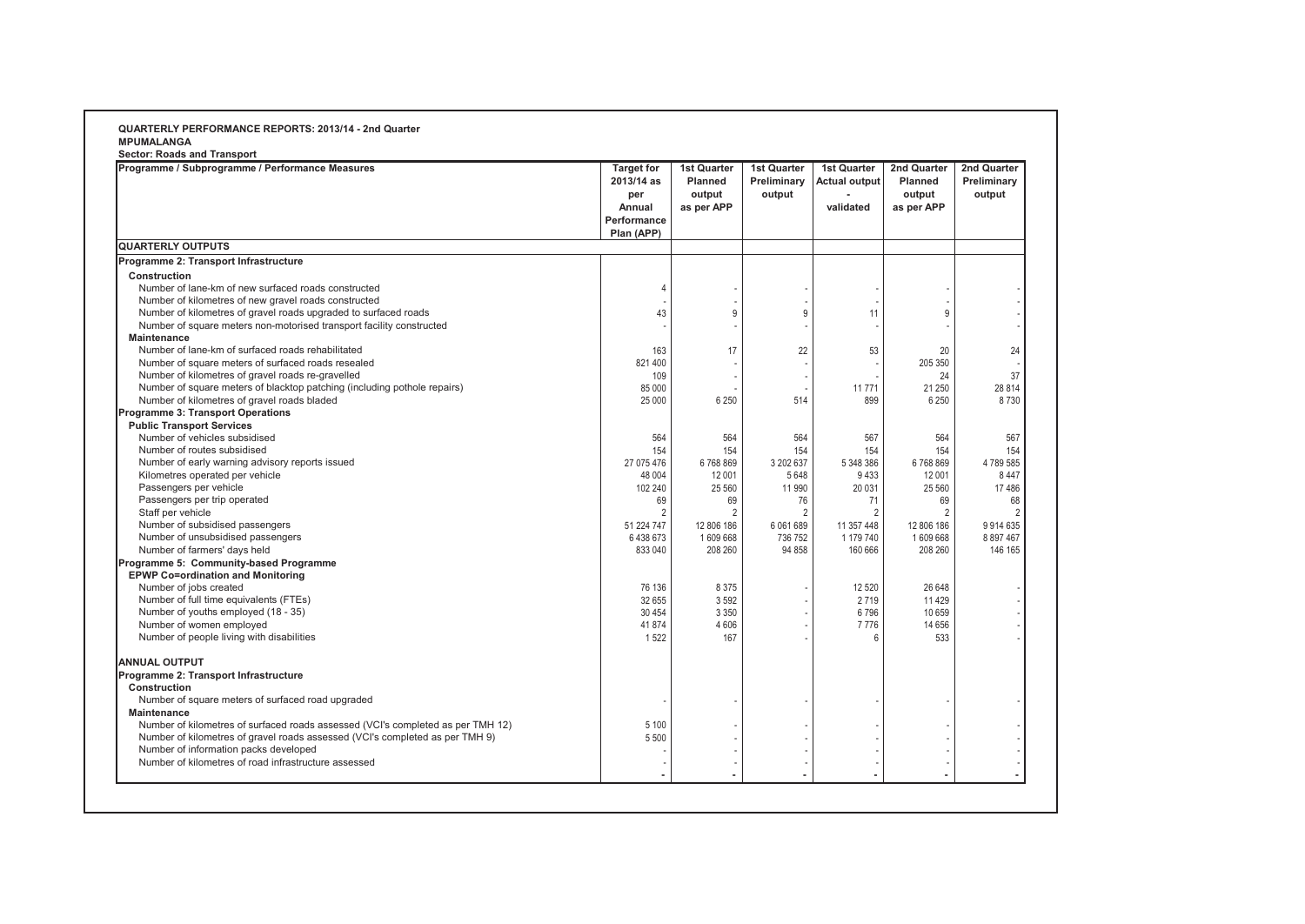### **QUARTERLY PERFORMANCE REPORTS: 2013/14 - 2nd Quarter MPUMALANGA Sector: Basic Education**

| Plan (APP) |         |              |         |         |                |
|------------|---------|--------------|---------|---------|----------------|
|            |         |              |         |         |                |
|            |         |              |         |         |                |
| 1813       | 1813    | 1731         | 1731    | 1813    | 1795           |
|            |         |              |         |         |                |
| 5573       | 5 3 4 6 | 5 3 1 7      | 5 3 4 6 | 5 3 4 6 | 5 2 0 5        |
| 32 580     | 32 318  | 32 195       | 32 195  | 32 318  | 42 312         |
| 873 957    | 873 957 | 873 957      | 873 957 | 873 957 | 874 600        |
|            |         | <b>DPWRT</b> |         |         | $\overline{a}$ |
| 1813       | 1813    | 947          | 640     | 1813    | 1 2 7 0        |
|            |         |              |         |         | $\overline{a}$ |
| 360        | 340     | 340          | 340     | 340     | 351            |
| 20         | 20      | 20           | 20      | 20      | 20             |
|            |         |              |         |         |                |
| 2074       | 2060    | 2 0 6 5      | 2052    | 2060    | 2041           |
|            |         |              |         |         |                |
|            |         |              |         |         |                |
|            |         |              |         |         |                |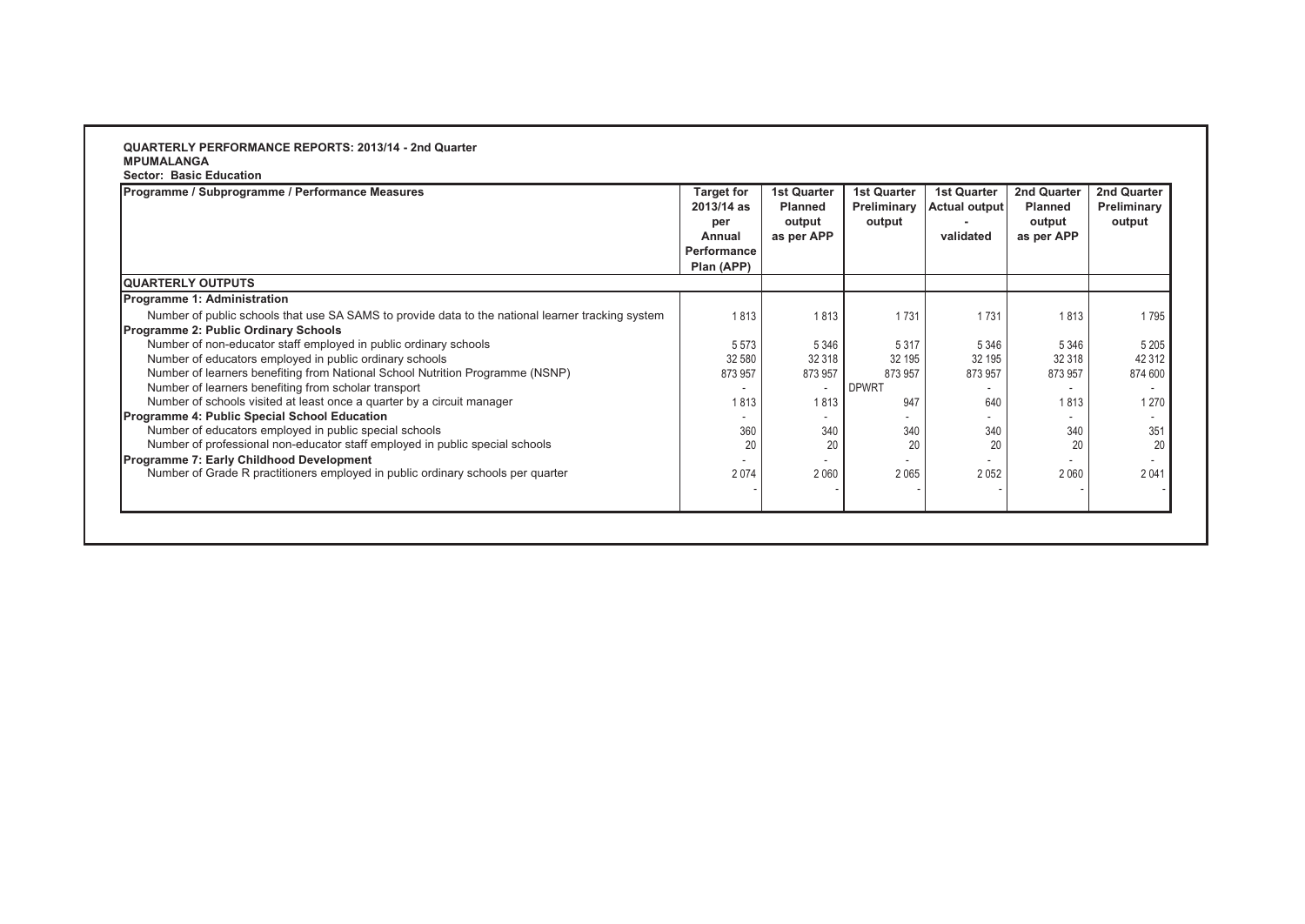| Programme / Subprogramme / Performance Measures                                                       | <b>Target for</b><br>2013/14 as<br>per<br>Annual<br>Performance<br>Plan (APP) | 1st Quarter<br>Planned<br>output<br>as per APP | 1st Quarter<br>Preliminary<br>output | 1st Quarter<br><b>Actual output</b><br>validated | 2nd Quarter<br>Planned<br>output<br>as per APP | 2nd Quarter<br>Preliminary<br>output |
|-------------------------------------------------------------------------------------------------------|-------------------------------------------------------------------------------|------------------------------------------------|--------------------------------------|--------------------------------------------------|------------------------------------------------|--------------------------------------|
| <b>QUARTERLY OUTPUTS</b>                                                                              |                                                                               |                                                |                                      |                                                  |                                                |                                      |
| Programme 2: District Health Services                                                                 |                                                                               |                                                |                                      |                                                  |                                                |                                      |
| Provincial PHC Expenditure per uninsured person                                                       | R 300                                                                         | R 300                                          | R 676                                | R 451                                            | R 300                                          | R 701                                |
| PHC Utilisation rate                                                                                  | 2.7                                                                           | 2.6                                            | 2.6                                  | 2.5                                              | 2.7                                            | 2.6                                  |
| PHC Utilisation rate under 5 years                                                                    | 5.3 visits                                                                    | 5.0 visits                                     | 5.3 visits                           | 5.4 visits                                       | 5.1 visits                                     | 4.9 visits                           |
| PHC supervisor visits rate (fixed clinic/CHC/CDC)<br>Complaint Resolution within 25 working days rate | 100.0%<br>75.0%                                                               | 100.0%<br>70.0%                                | 39.6%<br>49.3%                       | 26.9%<br>67.0%                                   | 100.0%<br>72.0%                                | 38.2%<br>55.0%                       |
| <b>District Hospitals</b>                                                                             |                                                                               |                                                |                                      |                                                  |                                                |                                      |
| Delivery by Caesarean section rate                                                                    | 15.0%                                                                         | 16.7%                                          | 17.7%                                | 17.6%                                            | 16.5%                                          | 18.4%                                |
| Inpatient separations - Total                                                                         | 264 924                                                                       | 66 231                                         | 38 795                               | 40 169                                           | 66 231                                         | 36 548                               |
| Patient Day Equivalents - Total                                                                       | 989 704                                                                       | 247 426                                        | 272 636                              | 296 874                                          | 247 426                                        | 259 530                              |
| OPD Headcount - Total                                                                                 | 750 134                                                                       | 187 533                                        | 263 243                              | 317 367                                          | 187 533                                        | 247 494                              |
| Average Length of Stay                                                                                | 3.5 days                                                                      | 3.5 days                                       | 4.4 days                             | 4.4 days                                         | 3.5 days                                       | 4.4 days                             |
| Inpatient bed utilisation Rate                                                                        | 75.0%                                                                         | 75.0%                                          | 68.5%                                | 68.3%                                            | 75.0%                                          | 73.8%                                |
| Expenditure per patient day equivalent (PDE)                                                          | R 1 400                                                                       | R 1 400                                        | R 3 019                              | R 1848                                           | R 1 400                                        | R 3 3 2 2                            |
| Complaint Resolution within 25 working days rate<br>Mortality and Morbidity review rate               | 93.0%<br>100.0%                                                               | 70.0%<br>100.0%                                | 76.3%<br>100.0%                      | 65.7%<br>100.0%                                  | 80.0%<br>100.0%                                | 68.0%<br>100.0%                      |
| HIV and AIDS, TB and STI control                                                                      |                                                                               |                                                |                                      |                                                  |                                                |                                      |
| Total clients remaining on ART (TROA) at end of the month                                             | 35 000                                                                        | 11 250                                         | 213 911                              | 214 909                                          | 11 250                                         | 215 190                              |
| Male condom distribution rate                                                                         | 15.0                                                                          | 15.0                                           | 10.5                                 | 11.3                                             | 15.0                                           | 16.9                                 |
| TB (new pulmonary) default rate                                                                       | <6                                                                            | < 6                                            | 4.5%                                 | 4.8%                                             | $<\!\!6$                                       | 5.3%                                 |
| TB AFB sputum result turn around time under 48 hours rate                                             | 95.0%                                                                         | 95.0%                                          | 64.9%                                | 64.9%                                            | 95.0%                                          | 83.4%                                |
| TB new client treatment success rate                                                                  | 100.0%                                                                        | 100.0%                                         | 74.7%                                | 80.3%                                            | 100.0%                                         | 76.2%                                |
| Percentage of HIV-TB co-infected patients placed on ART                                               | 100.0%                                                                        | 100.0%                                         | 60.0%                                | 60.0%                                            | 100.0%                                         | 55.7%                                |
| <b>HIV Testing Coverage</b>                                                                           | Create baseline                                                               | Create baseline                                | 6.3%                                 | 13.2%                                            | Create baseline                                | 15.6%                                |
| Maternal, child and women health                                                                      |                                                                               |                                                |                                      |                                                  |                                                |                                      |
| Immunization coverage under 1 year                                                                    | 90.0%                                                                         | 90.0%                                          | 81.1%                                | 86.9%                                            | 90.0%                                          | 85.6%                                |
| Vitamin A coverage 12 - 59 months<br>Measles 1st dose under 1 year coverage                           | 48.0%<br>90.0%                                                                | 48.0%<br>90.0%                                 | 42.7%<br>91.8%                       | 10.5%<br>97.1%                                   | 48.0%<br>90.0%                                 | 40.6%<br>92.5%                       |
| Pneumococcal Vaccine (PCV) 3rd Dose Coverage                                                          | 90.0%                                                                         | 90.0%                                          | 89.9%                                | 94.2%                                            | 90.0%                                          | 98.8%                                |
| Rota Virus (RV) 2nd Dose Coverage                                                                     | 90.0%                                                                         | 90.0%                                          | 98.7%                                | 99.2%                                            | 90.0%                                          | 107.1%                               |
| Cervical cancer screening coverage                                                                    | 65.0%                                                                         | 65.0%                                          | 58.7%                                | 57.0%                                            | 65.0%                                          | 71.9%                                |
| Antenatal 1st visits before 20 weeks rate                                                             | 39.0%                                                                         | 39.0%                                          | 46.6%                                | 45.6%                                            | 39.0%                                          | 58.9%                                |
| Children under 5 years diarrhoea with dehydration incidence                                           |                                                                               |                                                | 6.8                                  | 8.0                                              |                                                | 17.9                                 |
| Children under 5 years pneumonia incidence                                                            | ä,                                                                            | ÷.                                             | 23.3                                 | 23.0                                             | ä,                                             | 23.6                                 |
| Infant 1st PCR test positive within 2 months rate                                                     | $<$ 3                                                                         | $\triangleleft$                                | 3.1%                                 | 3.0%                                             | $3$                                            | 2.8%                                 |
| Programme 3: Emergency Medical Services                                                               |                                                                               |                                                |                                      |                                                  |                                                |                                      |
| EMS operational ambulance coverage                                                                    | 0.03                                                                          | 0.03                                           | 0.26                                 | 0.26                                             | 0.03                                           | 0.26                                 |
| EMS P1 urban response under 15 minutes rate                                                           | 85.0%                                                                         | 85.0%                                          | 69.9%                                | 69.9%                                            | 85.0%                                          | 61.4%                                |
| EMS P1 rural response under 40 minutes rate                                                           | 70.0%                                                                         | 70.0%                                          | 62.2%                                | 62.2%                                            | 70.0%                                          | 67.1%                                |
| EMS P1 calls response under 60 minutes rate                                                           | 70.0%                                                                         | 70.0%                                          | 60.4%                                | 60.4%                                            | 70.0%                                          | 60.0%                                |
| Programme 4: Provincial Hospital Services<br>General (regional) hospitals                             |                                                                               |                                                |                                      |                                                  |                                                |                                      |
| Delivery by Caesarean section rate                                                                    | 21.0%                                                                         | 21.0%                                          | 20.6%                                | 19.5%                                            | 21.0%                                          | 24.1%                                |
| Inpatient separations - Total                                                                         | 69 000                                                                        | 17 250                                         | 11 139                               | 10 977                                           | 17 250                                         | 5709                                 |
| Patient Day Equivalents - Total                                                                       | 350 000                                                                       | 87 500                                         | 69 975                               | 78 117                                           | 87 500                                         | 57 237                               |
| OPD Headcount - Total                                                                                 | 173 000                                                                       | 43 250                                         | 17 094                               | 50 034                                           | 43 250                                         | 59 601                               |
| Average Length of Stay                                                                                | 4.7 days                                                                      | 4.7 days                                       | 5.4 days                             | 5.3 days                                         | 4.7 days                                       | 5.9 days                             |
| Inpatient bed utilisation Rate - Total                                                                | 75.0%                                                                         | 75.0%                                          | 77.5%                                | 74.9%                                            | 75.0%                                          | 74.1%                                |
| Expenditure per patient day equivalent (PDE)                                                          | R 2 200                                                                       | R 2 200                                        | R 4 146                              | R 2476                                           | R 2 200                                        | R 5 542                              |
| Complaint Resolution within 25 working days rate                                                      | 75.0%                                                                         | 75.0%                                          | 62.2%                                | 57.6%                                            | 75.0%                                          | 50.0%                                |
| Mortality and Morbidity review rate                                                                   | 100.0%                                                                        | 100.0%                                         | 100.0%                               | 100.0%                                           | 100.0%                                         | 100.0%                               |
| Programme 5: Central Hospital Services                                                                |                                                                               |                                                |                                      |                                                  |                                                |                                      |
| <b>National Central hospitals</b><br>Delivery by Caesarean section rate                               | 0%                                                                            | 0%                                             | 0%                                   | 0%                                               | 0%                                             |                                      |
| Inpatient separations - Total                                                                         |                                                                               |                                                |                                      |                                                  |                                                | 0%                                   |
| Patient Day Equivalents - Total                                                                       |                                                                               |                                                |                                      | #VALUE!                                          | à.                                             |                                      |
| OPD Headcount - Total                                                                                 | ä,                                                                            | ÷.                                             |                                      |                                                  | ÷.                                             |                                      |
| Average Length of Stay                                                                                |                                                                               |                                                |                                      |                                                  | $\sim$                                         |                                      |
| Inpatient bed utilisation Rate - Total                                                                | 0%                                                                            | 0%                                             | 0%                                   | 0%                                               | 0%                                             | 0%                                   |
| Expenditure per patient day equivalent (PDE)                                                          | R <sub>0</sub>                                                                | R <sub>0</sub>                                 | R <sub>0</sub>                       | R <sub>0</sub>                                   | R <sub>0</sub>                                 | R <sub>0</sub>                       |
| Complaint Resolution within 25 working days rate                                                      | 0 <sup>9</sup>                                                                | 0%                                             | 0%                                   | 0%                                               | 0%                                             | 0%                                   |
| Mortality and Morbidity review rate                                                                   | 0%                                                                            | $0\%$                                          | $0\%$                                | 0%                                               | $0\%$                                          | $0\%$                                |
| <b>Tertiary Hospitals</b>                                                                             |                                                                               |                                                |                                      |                                                  |                                                |                                      |
| Delivery by Caesarean section rate                                                                    | 25.0%                                                                         | 25.0%                                          | 30.3%                                | 29.2%                                            | 25.0%                                          | 29.8%                                |
| Inpatient separations - Total                                                                         | 19500                                                                         | 4 8 7 5                                        | 7484                                 | 7882                                             | 4 8 7 5                                        | 7931                                 |
| Patient Day Equivalents - Total                                                                       | 149 500                                                                       | 37 37 5                                        | 59 301                               | 64 907                                           | 37 37 5                                        | 80 604                               |
| OPD Headcount - Total                                                                                 | 83 000                                                                        | 20 750                                         | 31 188                               | 33 203                                           | 20 750                                         | 75786                                |
| Average Length of Stay                                                                                | 5.4 days                                                                      | 5.4 days                                       | 6.1 days                             | 6.3 days                                         | 5.4 days                                       | 6.5 days                             |
| Inpatient bed utilisation Rate - Total                                                                | 75.0%                                                                         | 75.0%                                          | 79.1%                                | 85.3%                                            | 75.0%                                          | 88.5%                                |
| Expenditure per patient day equivalent (PDE)                                                          | R 2 850                                                                       | R 2 850                                        | R4961                                | R 3 0 2 2                                        | R 2 850<br>75.0%                               | R 4 009<br>58.8%                     |
|                                                                                                       |                                                                               |                                                |                                      |                                                  |                                                |                                      |
| Complaint Resolution within 25 working days rate                                                      | 75.0%                                                                         | 75.0%                                          | 66.7%                                | 60.0%                                            |                                                |                                      |
| Mortality and Morbidity review rate in percentage                                                     | 100.0%                                                                        | 100.0%                                         | 100.0%                               | 100.0%                                           | 100.0%                                         | 100.0%                               |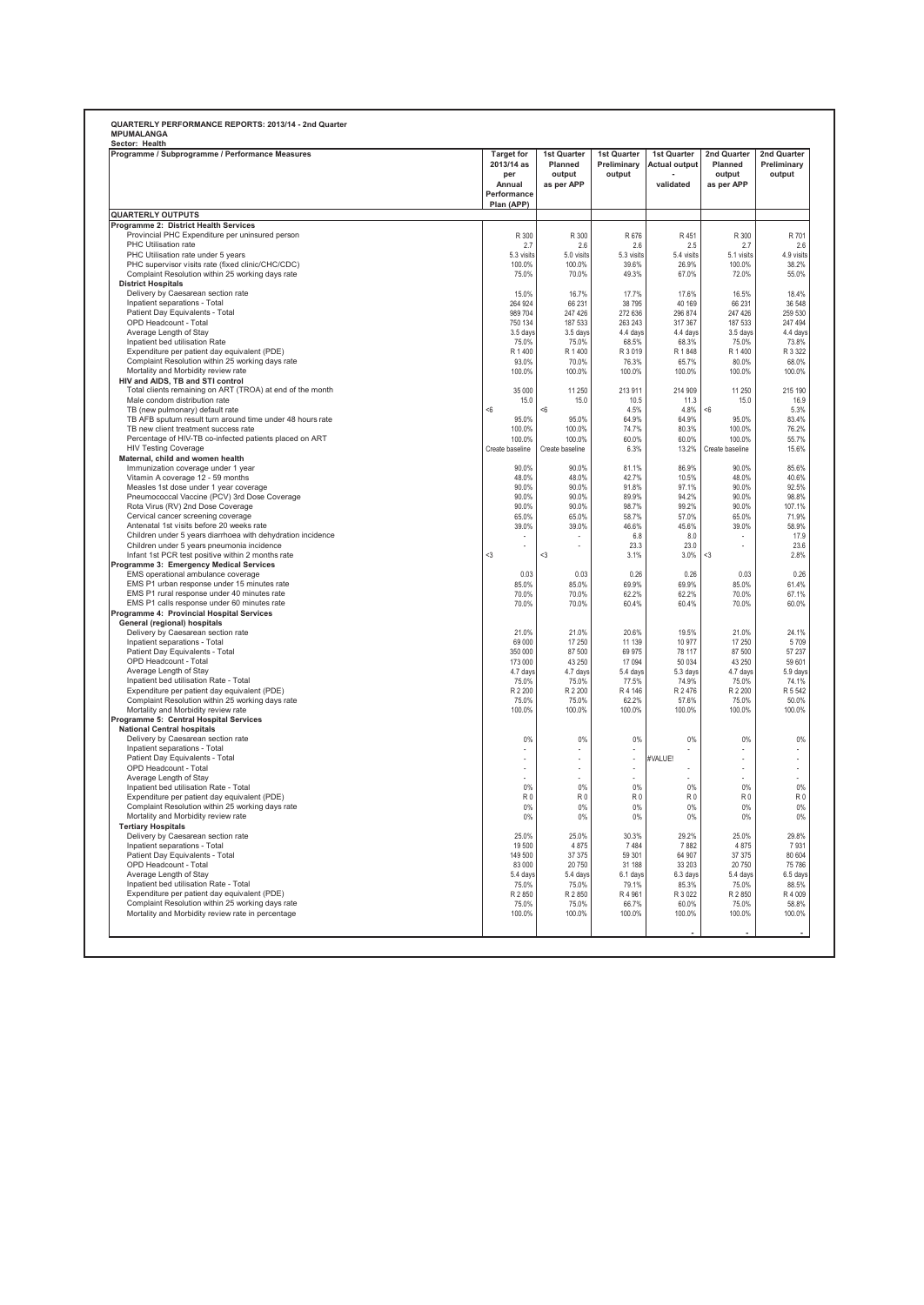| Programme / Subprogramme / Performance Measures                                                                                                                                                     | <b>Target for</b><br>2013/14 as<br>per<br>Annual<br>Performance<br>Plan (APP) | 1st Quarter<br>Planned<br>output<br>as per APP | 1st Quarter<br>Preliminary<br>output | 1st Quarter<br><b>Actual output</b><br>validated | 2nd Quarter<br>Planned<br>output<br>as per APP | 2nd Quarter<br>Preliminary<br>output |
|-----------------------------------------------------------------------------------------------------------------------------------------------------------------------------------------------------|-------------------------------------------------------------------------------|------------------------------------------------|--------------------------------------|--------------------------------------------------|------------------------------------------------|--------------------------------------|
| <b>QUARTERLY OUTPUTS</b>                                                                                                                                                                            |                                                                               |                                                |                                      |                                                  |                                                |                                      |
| Programme 2: Social Welfare Services                                                                                                                                                                |                                                                               |                                                |                                      |                                                  |                                                |                                      |
| Substance Abuse Prevention and Rehabilitation                                                                                                                                                       |                                                                               |                                                |                                      |                                                  |                                                |                                      |
| Number of drug prevention programmes implemented for children                                                                                                                                       | 32 4 32                                                                       | 8 1 0 8                                        | 5521                                 | 4693                                             | 8 1 0 8                                        | 12 170                               |
| Number of drug prevention programmes implemented for youth (19-35)                                                                                                                                  | 9980                                                                          | 2 4 9 5                                        | 2938                                 | 3014                                             | 2 4 9 5                                        | 5 2 3 5                              |
| Number of service users who completed inpatient treatment services at funded treatment centres                                                                                                      | 288                                                                           | 77                                             | 63                                   | 63                                               | 77                                             | 80                                   |
| Number of service users who completed outpatient based treatment services                                                                                                                           | 570                                                                           | 143                                            | 68                                   | 63                                               | 143                                            | 68                                   |
| <b>Care and Services to Older Persons</b><br>Number of older persons accessing funded residential facilities                                                                                        | 1 0 4 7                                                                       | 1 0 4 7                                        | 1971                                 | 1 1 2 7                                          | 1047                                           |                                      |
| Number of older persons accessing community based care and support services                                                                                                                         | 6 183                                                                         | 6 183                                          | 9313                                 | 4879                                             | 6 183                                          | 1 2 5 5<br>5 3 5 1                   |
| <b>Crime Prevention and Support</b>                                                                                                                                                                 |                                                                               |                                                |                                      |                                                  |                                                |                                      |
| Number of children in conflict with the law assessed                                                                                                                                                | 1 1 7 0                                                                       | 292                                            | 260                                  | 255                                              | 292                                            | 312                                  |
| Number of children in conflict with the law awaiting trial in secure care centre's                                                                                                                  | 150                                                                           | 38                                             | 21                                   | 21                                               | 38                                             | 39                                   |
| Number of children in conflict with the law referred to diversion programmes                                                                                                                        | 835                                                                           | 208                                            | 136                                  | 23                                               | 209                                            | 86                                   |
| Number of children in conflict with the law who completed diversion programmes                                                                                                                      | 640                                                                           | 159                                            | 225                                  | 165                                              | 159                                            | 112                                  |
| Services to Persons with Disabilities                                                                                                                                                               |                                                                               |                                                |                                      |                                                  |                                                |                                      |
| Number of persons with disabilities in funded residential facilities                                                                                                                                | 785                                                                           | 785                                            | 905                                  | 654                                              | 785                                            | 871                                  |
| Number of early warning advisory reports issued                                                                                                                                                     |                                                                               |                                                |                                      |                                                  |                                                |                                      |
| <b>Child Care and Protection Service</b>                                                                                                                                                            |                                                                               |                                                |                                      |                                                  |                                                |                                      |
| Number of children in need of care and protection placed in Child and Youth Care Centre's                                                                                                           | 858                                                                           | 858                                            | 842                                  | 842                                              | 858                                            | 817                                  |
| Number of children accessing registered Early Childhood Development services                                                                                                                        | 56 203                                                                        | 56 203                                         | 16 350                               | 7648                                             | 56 203                                         | 13898                                |
| Number of children placed in foster care                                                                                                                                                            | 8808                                                                          | 2609                                           | 1460                                 | 1460                                             | 2610                                           | 1 3 8 4                              |
| <b>Victim Empowerment</b>                                                                                                                                                                           |                                                                               |                                                |                                      |                                                  |                                                |                                      |
| Number of victims of crime and violence in funded VEP service sites                                                                                                                                 | 1909                                                                          | 477                                            | 686                                  | 686                                              | 476                                            | 664                                  |
| Number of farmers' days held                                                                                                                                                                        | 21                                                                            | 5                                              |                                      |                                                  | 6                                              |                                      |
| <b>HIV and AIDS</b>                                                                                                                                                                                 | 12 870                                                                        | 12 870                                         | 5 3 2 1                              | 7 3 4 1                                          | 12 870                                         | 4854                                 |
| Number of orphans and other children made vulnerable by HIV and AIDS receiving Psychosocial<br>Number of CYCW trainees in services training to deliver prevention and early intervention programmes | 126                                                                           | 126                                            | 40                                   | 16                                               |                                                |                                      |
| <b>Social Relief Programme</b>                                                                                                                                                                      |                                                                               |                                                |                                      |                                                  | 126                                            | 149                                  |
| Number of individuals who benefited from social relief of distress programmes                                                                                                                       | 11 255                                                                        | 1840                                           | 21                                   | 33                                               | 2602                                           | 3049                                 |
| Number of vulnerable households accessing nutritious food through DSD programmes                                                                                                                    |                                                                               |                                                | $\overline{a}$                       | $\overline{a}$                                   |                                                |                                      |
| <b>Care and Support Services to Family</b>                                                                                                                                                          |                                                                               |                                                |                                      |                                                  |                                                |                                      |
| Number of families participating in family preservation services                                                                                                                                    | 6 0 5 7                                                                       | 1513                                           | 2 4 0 2                              | 2 3 4 9                                          | 1515                                           | 3412                                 |
| Number of family members reunited with their families                                                                                                                                               | 316                                                                           | 74                                             |                                      |                                                  | 75                                             | 72                                   |
| Number of families participating in the Parenting Programme                                                                                                                                         | 1500                                                                          | 375                                            |                                      | 111                                              | 375                                            | 201                                  |
| Programme 3: Development and Research                                                                                                                                                               |                                                                               |                                                |                                      |                                                  |                                                |                                      |
| <b>Youth Development</b>                                                                                                                                                                            |                                                                               |                                                |                                      |                                                  |                                                |                                      |
| Number of youth development structures established                                                                                                                                                  | 60                                                                            | 60                                             |                                      | 68                                               |                                                | ٠                                    |
| Number of youth participating in National Youth Service Programme                                                                                                                                   |                                                                               |                                                |                                      | $\overline{a}$                                   |                                                |                                      |
| Number of youth participating in youth mobilization programmes                                                                                                                                      | 1475                                                                          |                                                |                                      |                                                  | 737                                            | 440                                  |
| Number of youth participating in skills and entrepreneurship development programmes                                                                                                                 | 2 3 2 5                                                                       |                                                |                                      |                                                  | 1 1 6 2                                        | 391                                  |
| <b>Sustainable Livelihoods</b>                                                                                                                                                                      |                                                                               |                                                |                                      |                                                  |                                                |                                      |
| Number of households profiled                                                                                                                                                                       | 678 586                                                                       | 678 586                                        | 264 513                              | 129 289                                          |                                                | 278 159                              |
| Number of communities profiled                                                                                                                                                                      | 160                                                                           |                                                |                                      |                                                  | 160                                            | 21                                   |
| <b>Institutional Capacity Building and Support</b><br>Number of NPOs assisted with registration                                                                                                     | 518                                                                           | 10                                             |                                      | 5                                                | 261                                            | 59                                   |
| Number of NPOs capacitated according to the capacity building guideline                                                                                                                             | 1 4 9 2                                                                       | 20                                             | 5<br>30                              | 30                                               | 521                                            | 178                                  |
| <b>Research and Demography</b>                                                                                                                                                                      |                                                                               |                                                |                                      |                                                  |                                                |                                      |
| Number of Research Projects completed                                                                                                                                                               | $\overline{4}$                                                                |                                                |                                      |                                                  |                                                |                                      |
| Number of demographic profiles completed                                                                                                                                                            | $\overline{1}$                                                                |                                                |                                      |                                                  |                                                |                                      |
| <b>Population Capacity Development and Advocacy</b>                                                                                                                                                 |                                                                               |                                                |                                      |                                                  |                                                |                                      |
| Number of dissemination workshops for populations and development conducted                                                                                                                         | 3                                                                             |                                                |                                      |                                                  | $\overline{1}$                                 | ÷                                    |
| Number of stakeholders who participated in dissemination workshops for population and development                                                                                                   | 15                                                                            |                                                |                                      |                                                  | 5                                              |                                      |
| Number of stakeholders who participated in capacity building training                                                                                                                               | 110                                                                           | 20                                             |                                      | 20                                               | 50                                             | 88                                   |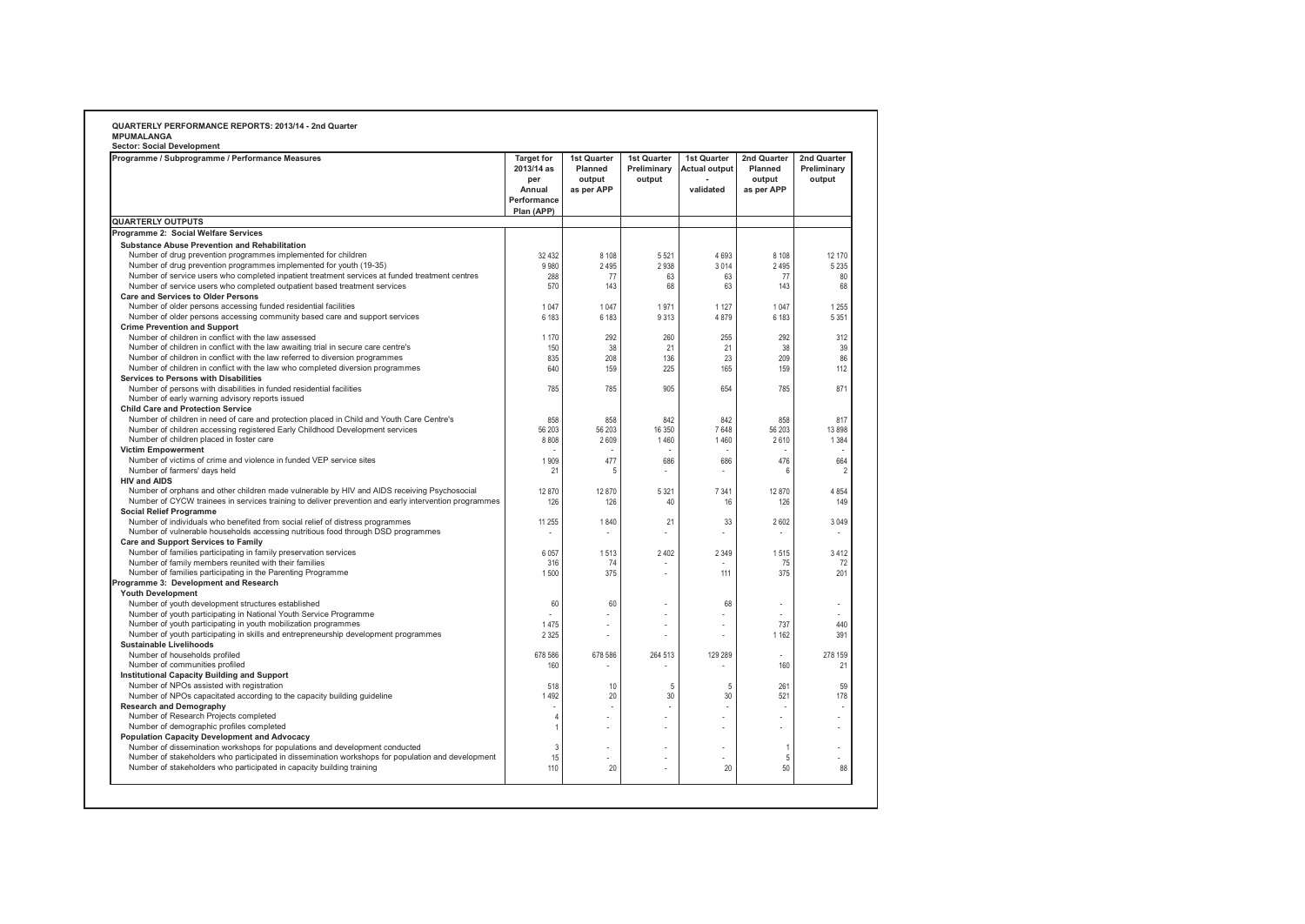**Sector: Human Settlements**

| Programme / Subprogramme / Performance Measures                                                    | <b>Target for</b><br>2013/14 as<br>per<br>Annual | <b>1st Quarter</b><br><b>Planned</b><br>output<br>as per APP | <b>1st Quarter</b><br>Preliminary<br>output | <b>1st Quarter</b><br><b>Actual output</b><br>validated | <b>2nd Quarter</b><br><b>Planned</b><br>output<br>as per APP | 2nd Quarter<br>Preliminary<br>output |
|----------------------------------------------------------------------------------------------------|--------------------------------------------------|--------------------------------------------------------------|---------------------------------------------|---------------------------------------------------------|--------------------------------------------------------------|--------------------------------------|
|                                                                                                    | Performance                                      |                                                              |                                             |                                                         |                                                              |                                      |
|                                                                                                    | Plan (APP)                                       |                                                              |                                             |                                                         |                                                              |                                      |
| <b>IQUARTERLY OUTPUTS</b>                                                                          |                                                  |                                                              |                                             |                                                         |                                                              |                                      |
| Programme 3: Housing Development                                                                   |                                                  |                                                              |                                             |                                                         |                                                              |                                      |
| Number of new housing units completed in the province across all housing programmes being utilised | 14 655                                           | 6 1 1 6                                                      | 1733                                        | 1733                                                    | 6098                                                         | 2 5 9 5                              |
| Number of new sites connected to basic water and sanitation services as part of the Integrated     | 2839                                             | 275                                                          |                                             | 1 1 3 8                                                 | 1513                                                         | 185                                  |
| Number of households connected to basic services as part of the Informal Settlements Upgrading     | 4 9 8 0                                          | 300                                                          |                                             | 616                                                     | 300                                                          | 1598                                 |
|                                                                                                    |                                                  |                                                              |                                             |                                                         |                                                              |                                      |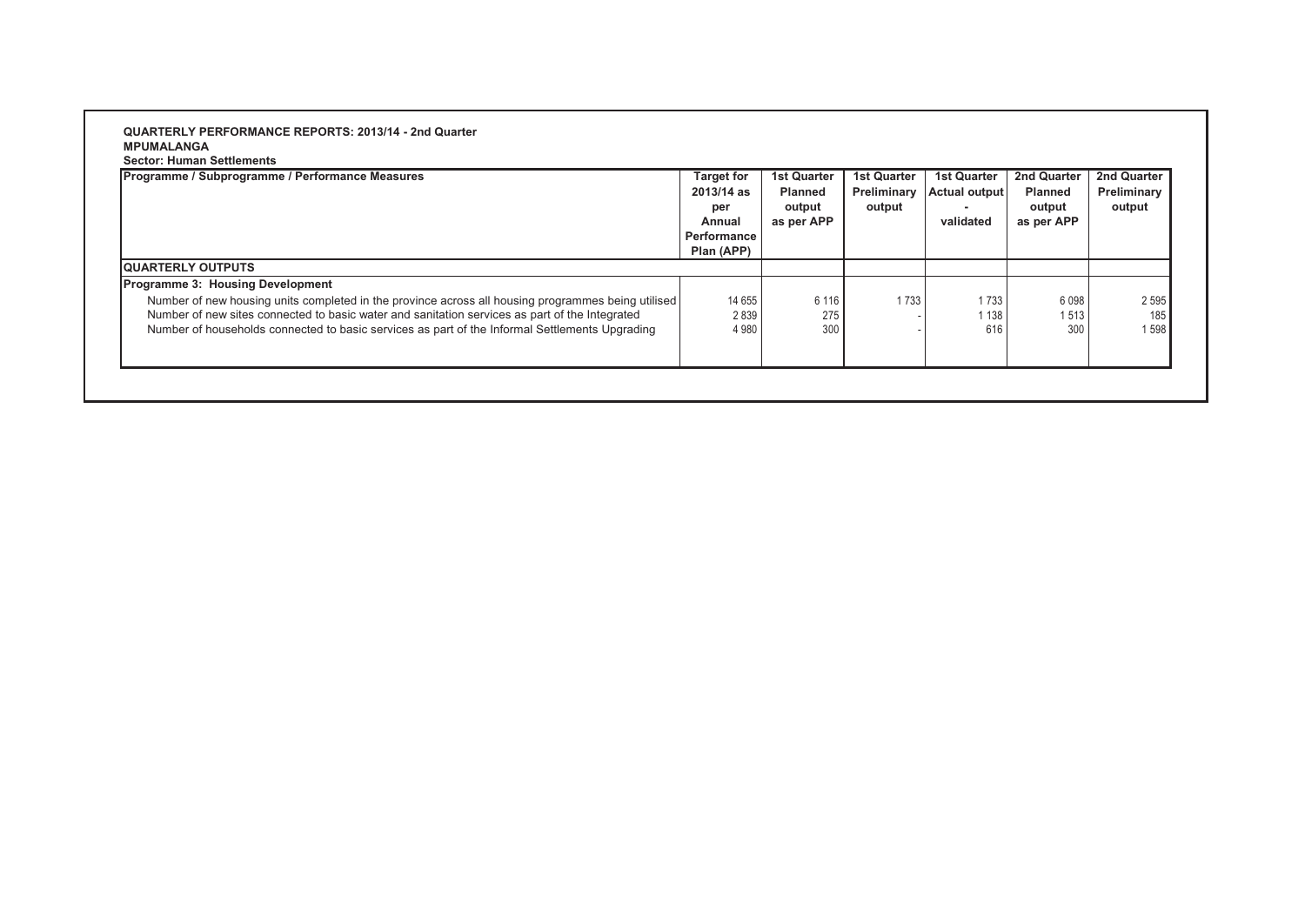| <b>Sector: Environmental Affairs</b>                                                                                                                                                                                                                                                                                                 |                                                                               |                                                       |                                             |                                                         |                                                |                                      |
|--------------------------------------------------------------------------------------------------------------------------------------------------------------------------------------------------------------------------------------------------------------------------------------------------------------------------------------|-------------------------------------------------------------------------------|-------------------------------------------------------|---------------------------------------------|---------------------------------------------------------|------------------------------------------------|--------------------------------------|
| Programme / Subprogramme / Performance Measures                                                                                                                                                                                                                                                                                      | <b>Target for</b><br>2013/14 as<br>per<br>Annual<br>Performance<br>Plan (APP) | <b>1st Quarter</b><br>Planned<br>output<br>as per APP | <b>1st Quarter</b><br>Preliminary<br>output | <b>1st Quarter</b><br><b>Actual output</b><br>validated | 2nd Quarter<br>Planned<br>output<br>as per APP | 2nd Quarter<br>Preliminary<br>output |
| <b>QUARTERLY OUTPUTS</b>                                                                                                                                                                                                                                                                                                             |                                                                               |                                                       |                                             |                                                         |                                                |                                      |
| Programme 3: Compliance and Enforcement                                                                                                                                                                                                                                                                                              |                                                                               |                                                       |                                             |                                                         |                                                |                                      |
| <b>Environmental Quality Management Compliance and Enforcement</b><br>Number of criminal enforcement actions finalized for non-compliance with environmental legislation<br>Number of administrative enforcement actions taken for non-compliance with environmental legislation<br>Number of compliance inspections conducted (O10) | 10<br>40<br>50                                                                | 3<br>10<br>14                                         | 4<br>6<br>28                                | 4<br>6<br>28                                            | 3<br>10<br>14                                  | 27<br>33                             |
| <b>Biodiversity Management, Compliance and Enforcement</b><br>Number of S24G applications finalized                                                                                                                                                                                                                                  | 15                                                                            | 3                                                     | 6                                           | 6                                                       | 5                                              |                                      |
| Programme 4: Environmental Quality Management<br><b>Impact Management</b><br>Number of EIA applications finalised within legislated timeframes                                                                                                                                                                                       | 150                                                                           | 40                                                    | 68                                          | 68                                                      | 40                                             | 48                                   |
| <b>Pollution and Waste Management</b><br>Number of air emission licenses applications finalised within legislated time-frames<br>Number of Waste Licenses applications finalised within legislated time-frames                                                                                                                       | 15<br>24                                                                      | 3<br>6                                                | $\overline{7}$<br>9                         | $\overline{7}$<br>9                                     | 4<br>6                                         |                                      |
| Programme 6: Environmental Empowerment Services<br><b>Environmental Capacity Development and Support</b><br>Number of job opportunities created through environmental programmes<br>Number of early warning advisory reports issued                                                                                                  | 12<br>18                                                                      |                                                       |                                             |                                                         | Ö                                              | 12                                   |
| <b>Environmental Communication and Awareness Raising</b><br>Number of Environmental Awareness Activities conducted                                                                                                                                                                                                                   | 27                                                                            | 27                                                    | 73                                          | 73                                                      |                                                | 3538                                 |
| <b>ANNUAL OUTPUTS</b><br>Programme 2: Environmental Policy Planning and Coordination<br>Intergovernmental Coordination Spatial and Development Planning<br>Number of farmers' days held                                                                                                                                              | 21                                                                            |                                                       |                                             |                                                         |                                                |                                      |
| <b>Legislative Development</b><br>Number of legislative tools developed                                                                                                                                                                                                                                                              |                                                                               |                                                       |                                             |                                                         |                                                |                                      |
| <b>Research and Development Support</b><br>Number of environmental research projects undertaken                                                                                                                                                                                                                                      |                                                                               |                                                       |                                             |                                                         |                                                |                                      |
| <b>Environmental Information Management</b><br>Number of functional environmental information management systems                                                                                                                                                                                                                     | $\mathcal{R}$                                                                 |                                                       |                                             |                                                         |                                                |                                      |
| <b>Climate Change Management</b><br>Number of climate change response tools developed                                                                                                                                                                                                                                                |                                                                               |                                                       |                                             |                                                         |                                                |                                      |
| Programme 4: Environmental Quality Management<br><b>Air Quality Management</b><br>Number of designated organs of state with approved and implemented AQMP's                                                                                                                                                                          | 6                                                                             |                                                       |                                             |                                                         |                                                |                                      |
| Programme 5: Biodiversity Management<br>Biodiversity and Protected area Planning and Management<br>The hectares of land under conservation (both private and public) (Cumulative)                                                                                                                                                    |                                                                               |                                                       |                                             |                                                         |                                                |                                      |
| Number of provincial protected areas with approved management plans<br><b>Conservation Agencies and Services</b><br>Number of Biodiversity Spatial Plans published                                                                                                                                                                   |                                                                               |                                                       |                                             |                                                         |                                                |                                      |
| <b>Coastal Management</b><br>Number of coastal management programmes adopted                                                                                                                                                                                                                                                         |                                                                               |                                                       |                                             |                                                         |                                                |                                      |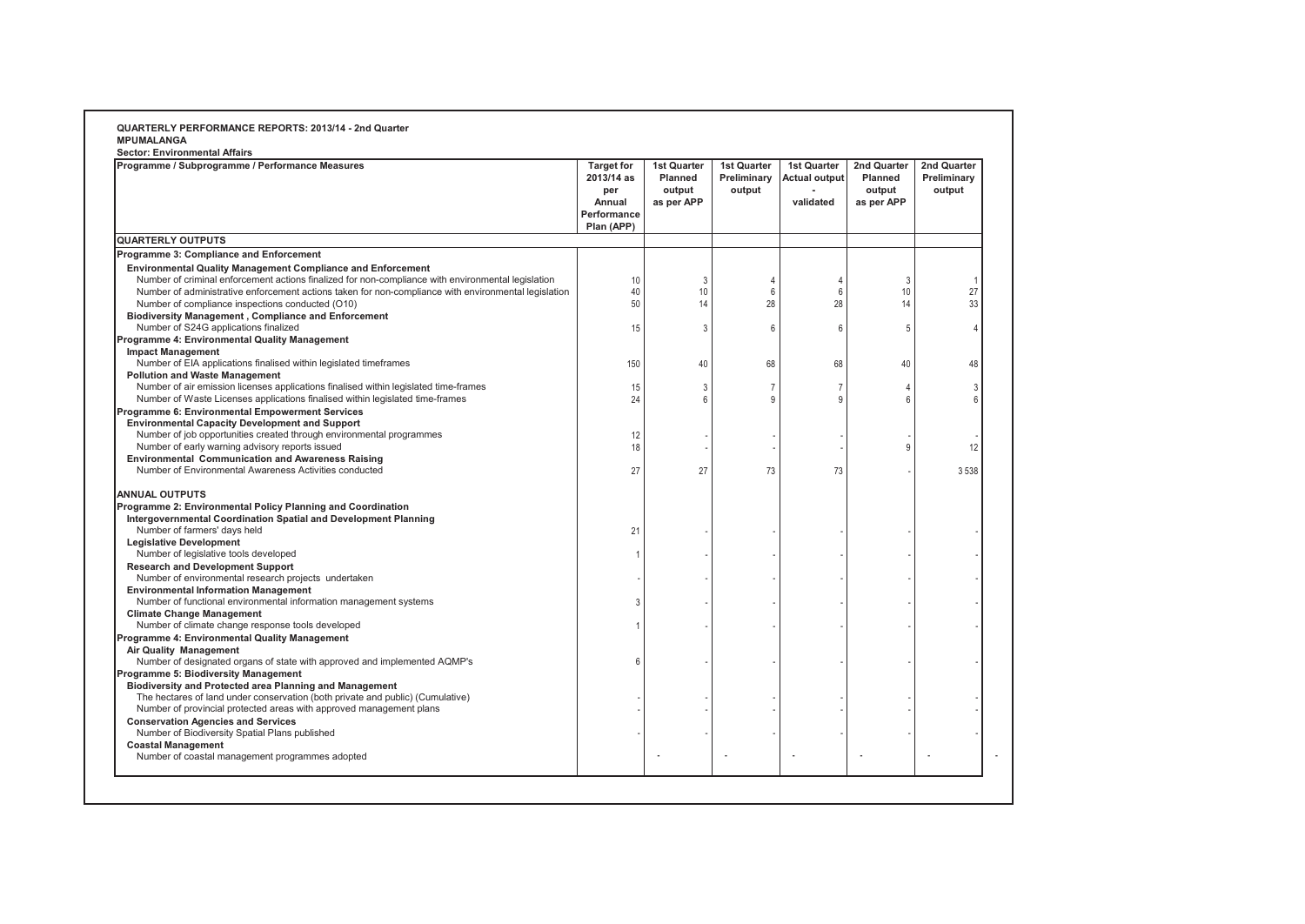| Programme / Subprogramme / Performance Measures                                                                                  | <b>Target for</b><br>2013/14 as<br>per<br>Annual<br>Performance<br>Plan (APP) | 1st Quarter<br>Planned<br>output<br>as per APP | 1st Quarter<br>Preliminary<br>output | 1st Quarter<br><b>Actual output</b><br>validated | 2nd Quarter<br>Planned<br>output<br>as per APP | 2nd Quarter<br>Preliminary<br>output |
|----------------------------------------------------------------------------------------------------------------------------------|-------------------------------------------------------------------------------|------------------------------------------------|--------------------------------------|--------------------------------------------------|------------------------------------------------|--------------------------------------|
| <b>QUARTERLY OUTPUTS</b>                                                                                                         |                                                                               |                                                |                                      |                                                  |                                                |                                      |
| Programme 2: Integrated Economic Development Services                                                                            |                                                                               |                                                |                                      |                                                  |                                                |                                      |
| <b>Enterprise Development</b>                                                                                                    |                                                                               |                                                |                                      |                                                  |                                                |                                      |
| Number of existing SMME's supported                                                                                              | 80                                                                            | 20                                             | 112                                  | 112                                              | 20                                             | 115                                  |
| Number of new SMME's developed                                                                                                   | 50                                                                            | 13                                             | 55                                   | 55                                               | 13                                             | 72                                   |
| Number of existing cooperatives supported                                                                                        |                                                                               |                                                |                                      |                                                  |                                                | 27                                   |
| Number of new cooperatives developed                                                                                             | 40                                                                            | 10                                             | 11                                   | 11                                               | 10                                             | 22                                   |
| <b>Regional and Local Economic Development</b><br>Number of economic development projects supported at local and regional levels | 3                                                                             |                                                |                                      | 1                                                |                                                |                                      |
| Number of capacity building interventions to municipalities                                                                      |                                                                               |                                                | $\mathbf{1}$                         |                                                  | $\overline{1}$                                 |                                      |
| <b>Economic Empowerment</b>                                                                                                      |                                                                               |                                                |                                      |                                                  |                                                |                                      |
| Number of target groups specific opportunities identified                                                                        | 20                                                                            | 5                                              | $\sqrt{5}$                           | 5                                                | 5                                              | 5                                    |
| Number of target groups specific interventions                                                                                   | 8                                                                             | $\sqrt{2}$                                     | $\,6\,$                              | 6                                                | $\overline{c}$                                 | $\overline{2}$                       |
| Programme 3: Trade and Sector Development                                                                                        |                                                                               |                                                |                                      |                                                  |                                                |                                      |
| <b>Trade and Investment Promotion</b>                                                                                            |                                                                               |                                                |                                      |                                                  |                                                |                                      |
| Number of investments projects realized                                                                                          | $\epsilon$                                                                    | -1                                             | 1                                    | 1                                                | $\overline{2}$                                 | 5                                    |
| Number of businesses assisted with exports                                                                                       | 3                                                                             |                                                |                                      |                                                  | $\mathbf{1}$                                   | 30                                   |
| <b>Sector Development</b>                                                                                                        |                                                                               |                                                |                                      |                                                  |                                                |                                      |
| Number of people trained                                                                                                         | 70                                                                            |                                                |                                      |                                                  | 22                                             | 22                                   |
| Number of businesses assisted with proactive interventions                                                                       | 50                                                                            | 20                                             | 25                                   | 25                                               | 10                                             | 55                                   |
| <b>Strategic Initiative</b>                                                                                                      |                                                                               |                                                |                                      |                                                  |                                                |                                      |
| Number of people trained                                                                                                         | 50                                                                            | 10                                             | $\overline{4}$                       | $\overline{4}$                                   | 10                                             |                                      |
| Number of infrastructure project supported                                                                                       | 4                                                                             | $\overline{4}$                                 | $\overline{4}$                       | $\overline{4}$                                   | 4                                              | $\overline{4}$                       |
| Programme 4: Business Regulations and Governance                                                                                 |                                                                               |                                                |                                      |                                                  |                                                |                                      |
| Governance                                                                                                                       |                                                                               |                                                |                                      |                                                  |                                                |                                      |
| Number of agency performance reports received and analysed                                                                       | ź                                                                             | $\mathbf{1}$                                   | 1                                    | $\overline{1}$                                   | $\overline{1}$                                 |                                      |
| <b>Regulation Services</b>                                                                                                       |                                                                               |                                                |                                      |                                                  |                                                |                                      |
| Number of barriers identified                                                                                                    |                                                                               |                                                |                                      |                                                  |                                                |                                      |
| Number of barriers addressed                                                                                                     |                                                                               |                                                |                                      |                                                  | ÷.                                             |                                      |
| <b>Consumer Protection</b>                                                                                                       |                                                                               |                                                |                                      |                                                  |                                                |                                      |
| Number of consumer education programmes conducted                                                                                | 160                                                                           | 30                                             | 58                                   | 58                                               | 40                                             | 84                                   |
| Number of complaints received                                                                                                    | 1600                                                                          | 400                                            | 497                                  | 497                                              | 450                                            | 509                                  |
| Number of complaints resolved                                                                                                    | 1400                                                                          | 350                                            | 502                                  | 502                                              | 400                                            | 496                                  |
| <b>Liquor Regulation</b>                                                                                                         | 1 0 0 0                                                                       | 250                                            | 314                                  | 314                                              | 250                                            | 149                                  |
| Number of applications received<br>Number of licenses issued                                                                     |                                                                               |                                                | 57                                   | 57                                               |                                                | 81                                   |
| Number of awareness programmes conducted                                                                                         | 12                                                                            | 3                                              | 3                                    | 3                                                | $\overline{3}$                                 | $\overline{4}$                       |
| Number of people reached through awareness programmes                                                                            | 400                                                                           | 100                                            |                                      |                                                  | 100                                            | 127                                  |
| Number of inspections conducted                                                                                                  | 1600                                                                          | 400                                            | 497                                  | 497                                              | 450                                            | 116                                  |
| Number of social responsibility programmes conducted                                                                             |                                                                               |                                                |                                      |                                                  |                                                |                                      |
| <b>Gambling and Betting</b>                                                                                                      |                                                                               |                                                |                                      |                                                  |                                                |                                      |
| Number of licenses issued                                                                                                        |                                                                               |                                                | 65                                   | 65                                               |                                                | 257                                  |
| Number of awareness programmes conducted                                                                                         | 40                                                                            | 10                                             | $\overline{7}$                       | 16                                               | 10                                             | 16                                   |
| Number of inspections conducted                                                                                                  | Ł.                                                                            | -1                                             | 1                                    | $\mathbf{1}$                                     | $\overline{1}$                                 |                                      |
| Number of compliance audits conducted                                                                                            | 20                                                                            | 5                                              | 5                                    | 5                                                | 5                                              | 5                                    |
| Number of social responsibility programmes conducted                                                                             | 15                                                                            | $\Delta$                                       | 9                                    | $\overline{c}$                                   | $\overline{4}$                                 |                                      |
| Programme 5: Economic Planning                                                                                                   |                                                                               |                                                |                                      |                                                  |                                                |                                      |
| <b>Policy and Planning</b>                                                                                                       |                                                                               |                                                |                                      |                                                  |                                                |                                      |
| Number of economic strategies developed                                                                                          | $\overline{\phantom{a}}$                                                      |                                                | 1                                    | $\mathbf{1}$                                     | $\overline{1}$                                 |                                      |
| Number of strategies reviewed                                                                                                    | $\overline{\phantom{a}}$                                                      |                                                |                                      |                                                  | $\overline{2}$                                 |                                      |
| <b>Research and Development</b>                                                                                                  |                                                                               |                                                |                                      |                                                  |                                                |                                      |
| Number of Research and Development initiatives supported                                                                         |                                                                               |                                                |                                      |                                                  |                                                |                                      |
| Number of research reports                                                                                                       | 3                                                                             |                                                |                                      |                                                  | $\overline{1}$                                 |                                      |
| <b>Knowledge Management</b>                                                                                                      |                                                                               |                                                |                                      |                                                  |                                                |                                      |
| Number of provincial economic intelligence reports produced                                                                      | 3                                                                             |                                                |                                      |                                                  | $\mathbf{1}$                                   |                                      |
| <b>Monitoring and Evaluation</b>                                                                                                 |                                                                               |                                                |                                      |                                                  |                                                |                                      |
| Number of monitoring reports produced                                                                                            | $\overline{2}$                                                                |                                                | 1                                    | 1                                                | $\overline{1}$                                 |                                      |
| Number of evaluation reports produced                                                                                            | 4                                                                             | $\mathbf{1}$                                   | 1                                    | 1                                                | $\overline{1}$                                 |                                      |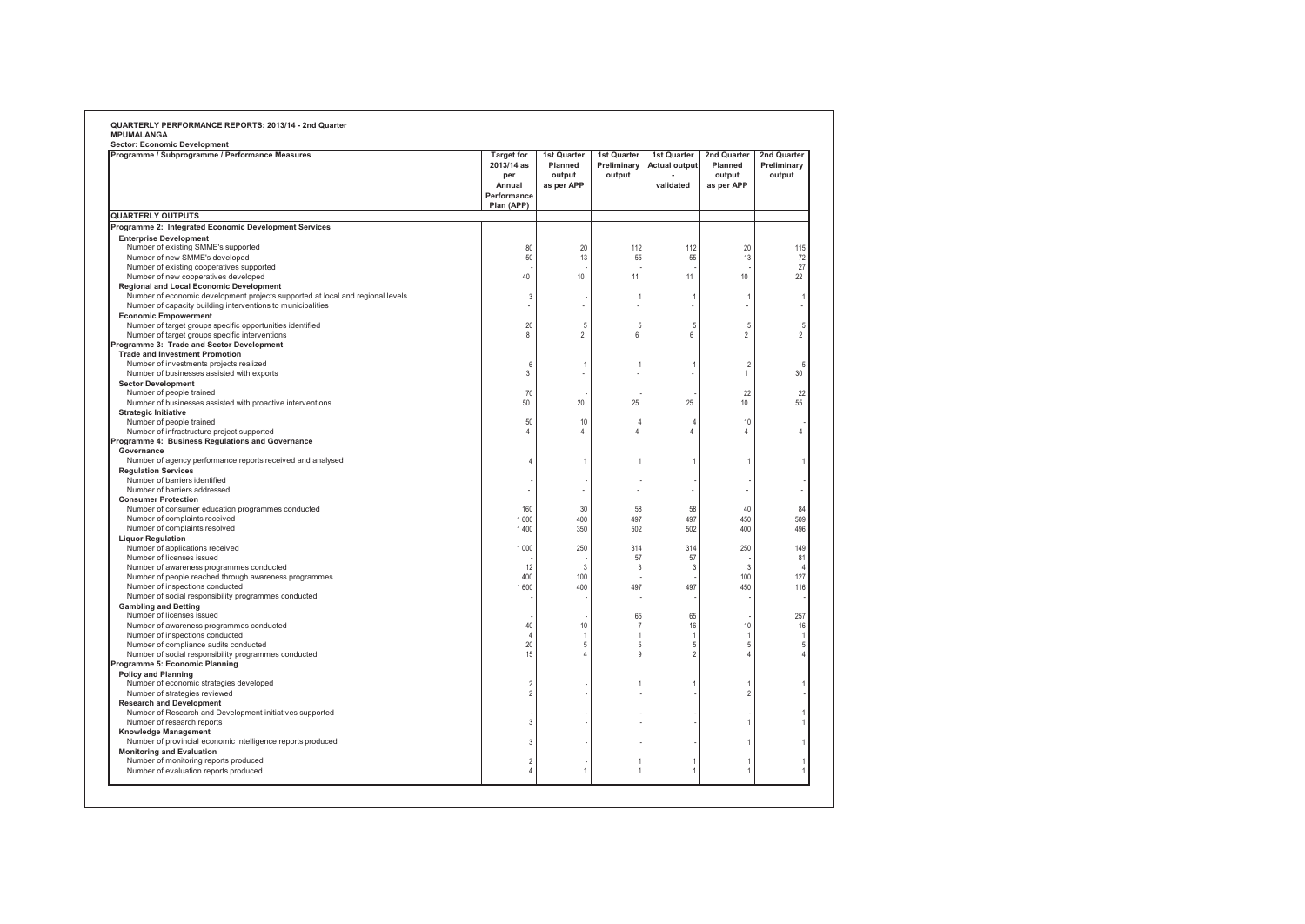**Sector: Public Works**

| Programme / Subprogramme / Performance Measures                                                   | <b>Target for</b><br>2013/14 as<br>per<br>Annual<br>Performance<br>Plan (APP) | <b>1st Quarter</b><br><b>Planned</b><br>output<br>as per APP | <b>1st Quarter</b><br>Preliminary<br>output | <b>1st Quarter</b><br><b>Actual output</b><br>validated | 2nd Quarter<br><b>Planned</b><br>output<br>as per APP | 2nd Quarter<br>Preliminary<br>output |
|---------------------------------------------------------------------------------------------------|-------------------------------------------------------------------------------|--------------------------------------------------------------|---------------------------------------------|---------------------------------------------------------|-------------------------------------------------------|--------------------------------------|
| <b>QUARTERLY OUTPUTS</b>                                                                          |                                                                               |                                                              |                                             |                                                         |                                                       |                                      |
| Programme 2: Public Works Infrastructure                                                          |                                                                               |                                                              |                                             |                                                         |                                                       |                                      |
| <b>Desian</b>                                                                                     |                                                                               |                                                              |                                             |                                                         |                                                       |                                      |
| Number of detailed designs completed for implementation                                           | 64                                                                            | 18                                                           | 7                                           | $\overline{7}$                                          | 23                                                    | 25                                   |
| Construction                                                                                      |                                                                               |                                                              |                                             |                                                         |                                                       |                                      |
| Number of projects completed within the contract period                                           | 84                                                                            | 15                                                           | 32                                          | 30                                                      | $\overline{7}$                                        | 6                                    |
| Number of projects completed within budget                                                        | 84                                                                            | 15                                                           | 37                                          | 37                                                      | $\overline{7}$                                        | 11                                   |
| Value of contracts awarded to HDI contractors expressed as a percentage of the total value of     | 85                                                                            | 85                                                           | 100                                         | 100                                                     | 85                                                    |                                      |
| Value of contracts awarded to WOE's expressed as a percentage of the total value of contracts     | 25                                                                            | 25                                                           | 57                                          | 57                                                      | 25                                                    |                                      |
| <b>Maintenance</b>                                                                                |                                                                               |                                                              |                                             |                                                         |                                                       |                                      |
| The number of maintenance projects completed as a ratio to the number of planned maintenance      |                                                                               |                                                              |                                             |                                                         |                                                       |                                      |
| Number of maintenance projects awarded                                                            |                                                                               |                                                              |                                             |                                                         |                                                       |                                      |
| Number of scheduled maintenance projects completed within the contracted period                   |                                                                               |                                                              |                                             |                                                         |                                                       |                                      |
| Number of scheduled maintenance projects completed within agreed budget                           |                                                                               |                                                              |                                             |                                                         |                                                       |                                      |
| Number of condition assessments conducted on state-owned buildings                                | 600                                                                           |                                                              |                                             |                                                         | 300                                                   |                                      |
| <b>Immovable Assets</b>                                                                           |                                                                               |                                                              |                                             |                                                         |                                                       |                                      |
| Percentage of erf data checked for completeness to the total number of erven in Asset Register    | 50                                                                            |                                                              |                                             |                                                         |                                                       |                                      |
| <b>Facility Operations</b>                                                                        |                                                                               |                                                              |                                             |                                                         |                                                       |                                      |
| Number of properties receiving facilities management services                                     |                                                                               |                                                              |                                             |                                                         |                                                       |                                      |
| Programme 3: Expanded Public Works Programme                                                      |                                                                               |                                                              |                                             |                                                         |                                                       |                                      |
| <b>Community Development</b>                                                                      |                                                                               |                                                              |                                             |                                                         |                                                       |                                      |
| Number of EPWP work opportunities created by the Provincial Department of Public Works/Roads      | 8908                                                                          | 980                                                          |                                             | 3994                                                    | 2672                                                  |                                      |
| Number of full time equivalents (FTEs) created by the Provincial Department of Public Works/Roads | 4 3 0 9                                                                       | 474                                                          |                                             | 833                                                     | 1508                                                  |                                      |
| <b>Innovation and Empowerment</b>                                                                 |                                                                               |                                                              |                                             |                                                         |                                                       |                                      |
| Number of farmers' days held                                                                      |                                                                               | 4                                                            |                                             | $\mathcal{R}$                                           | 4                                                     |                                      |
| <b>Co-ordination and Compliance Monitoring</b>                                                    |                                                                               |                                                              |                                             |                                                         |                                                       |                                      |
| Number of work opportunities created by the province                                              | 76 136                                                                        | 8 3 7 5                                                      |                                             | 12 5 20                                                 | 26 648                                                |                                      |
| Number of Full Time Equivalents (FTE) created by the province                                     | 32 655                                                                        | 3592                                                         |                                             | 2719                                                    | 11 4 29                                               |                                      |
| Number of work opportunities created for people with disabilities by the province                 | 1522                                                                          | 167                                                          |                                             | 6                                                       | 533                                                   |                                      |
| Number of work opportunities created for youth by the province                                    | 30 4 54                                                                       | 3 3 5 0                                                      |                                             | 6796                                                    | 10 659                                                |                                      |
|                                                                                                   |                                                                               |                                                              |                                             |                                                         |                                                       |                                      |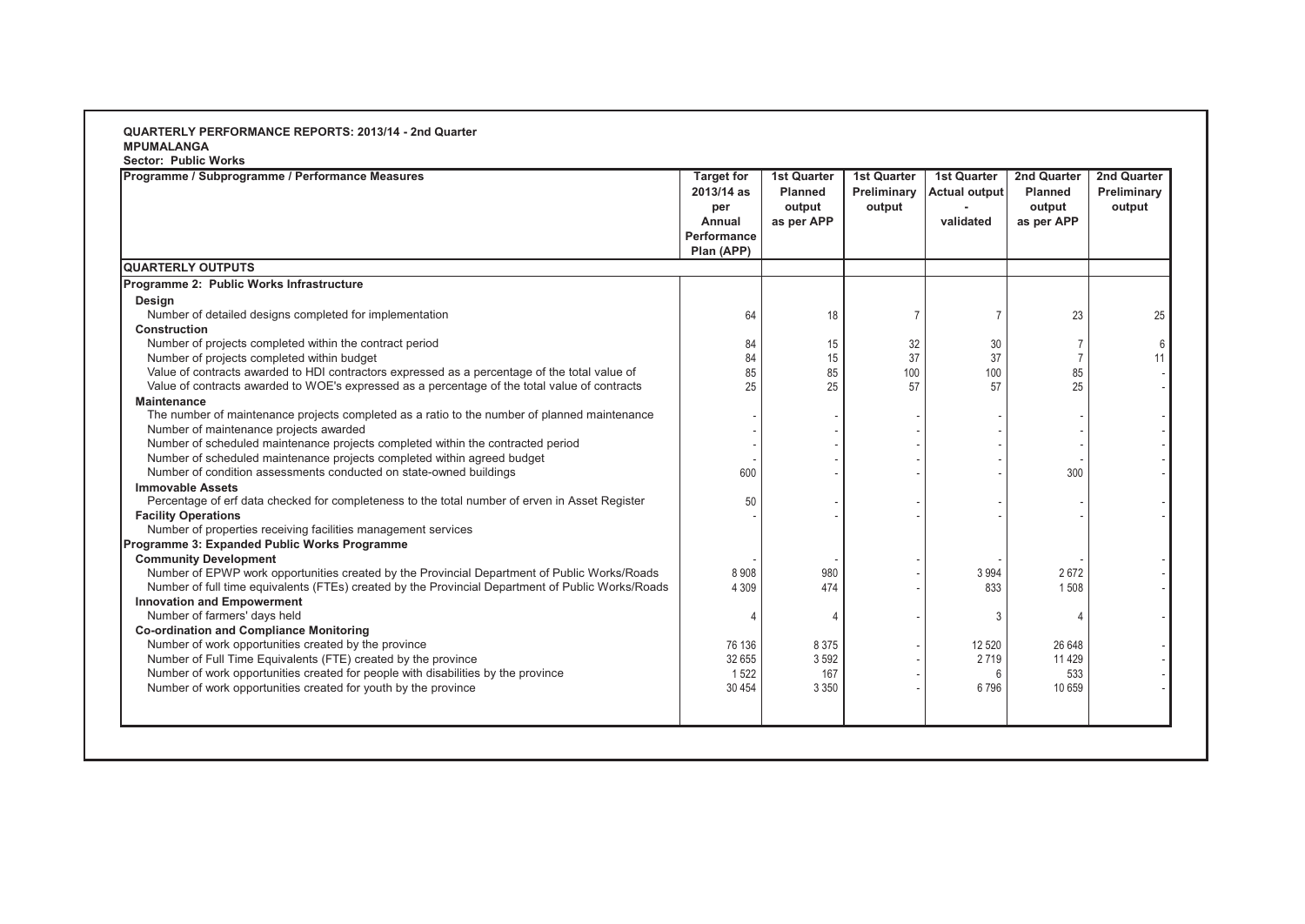**Sector: Sport, Arts and Culture**

| Programme / Subprogramme / Performance Measures                                          | <b>Target for</b><br>2013/14 as<br>per<br>Annual<br>Performance<br>Plan (APP) | <b>1st Quarter</b><br><b>Planned</b><br>output<br>as per APP | <b>1st Quarter</b><br>Preliminary<br>output | <b>1st Quarter</b><br><b>Actual output</b><br>validated | 2nd Quarter<br><b>Planned</b><br>output<br>as per APP | <b>2nd Quarter</b><br>Preliminary<br>output |
|------------------------------------------------------------------------------------------|-------------------------------------------------------------------------------|--------------------------------------------------------------|---------------------------------------------|---------------------------------------------------------|-------------------------------------------------------|---------------------------------------------|
| <b>QUARTERLY OUTPUTS</b>                                                                 |                                                                               |                                                              |                                             |                                                         |                                                       |                                             |
| Programme 2: Cultural Affairs                                                            |                                                                               |                                                              |                                             |                                                         |                                                       |                                             |
| <b>Arts and Culture</b>                                                                  |                                                                               |                                                              |                                             |                                                         |                                                       |                                             |
| Number of structures supported                                                           | 25                                                                            | 25                                                           | 5                                           | 5                                                       |                                                       |                                             |
| Number of significant days hosted in the cultural calendar                               | $\overline{7}$                                                                | 3                                                            | 3                                           | 3                                                       | $\overline{2}$                                        | $\overline{2}$                              |
| <b>Museums and Heritage</b>                                                              |                                                                               |                                                              |                                             |                                                         |                                                       |                                             |
| Number of people visiting the facilities                                                 | 50 000                                                                        | 12 500                                                       | 11 267                                      | 11 267                                                  | 12 500                                                | 17 144                                      |
| Number of brochures and publications distributed                                         | 21 000                                                                        | 5 2 5 0                                                      | 3790                                        | 3790                                                    | 5 2 5 0                                               | 7400                                        |
| <b>Language Services</b>                                                                 |                                                                               |                                                              |                                             |                                                         |                                                       |                                             |
| Number of language coordinating structures supported                                     | 3                                                                             |                                                              |                                             |                                                         | 3                                                     | $\overline{2}$                              |
| Programme 3: Library and Archive Services                                                |                                                                               |                                                              |                                             |                                                         |                                                       |                                             |
| <b>Library Services</b>                                                                  |                                                                               |                                                              |                                             |                                                         |                                                       |                                             |
| Number of Library materials procured                                                     | 30 000                                                                        |                                                              |                                             |                                                         |                                                       |                                             |
| Number of monitoring visits done                                                         | 489                                                                           | 122                                                          | 122                                         | 122                                                     | 122                                                   | 122                                         |
| <b>Archives Services</b>                                                                 |                                                                               |                                                              |                                             |                                                         |                                                       |                                             |
| Number of Record Classification systems approved                                         | $\overline{2}$                                                                | 1                                                            |                                             |                                                         |                                                       |                                             |
| Number of governmental bodies inspected                                                  | 38                                                                            | 8                                                            | 8                                           |                                                         | 10                                                    | 9                                           |
| Number of early warning advisory reports issued                                          | 38                                                                            |                                                              |                                             |                                                         |                                                       |                                             |
| Number of awareness and promotional projects rolled out to communities                   | 18                                                                            | 6                                                            | $\mathcal{P}$                               |                                                         | 6                                                     | 6                                           |
| Programme 4: Sport and Recreation                                                        |                                                                               |                                                              |                                             |                                                         |                                                       |                                             |
| <b>Sports</b>                                                                            |                                                                               |                                                              |                                             |                                                         |                                                       |                                             |
| Number of formal talent identification programme supported                               | 8                                                                             |                                                              |                                             |                                                         | $\overline{2}$                                        | 2                                           |
| Number of talented athletes supported within a structured development programme by sport | 50                                                                            | 10                                                           |                                             |                                                         | 10                                                    | 14                                          |
| Number of affiliated functional clubs per sporting code supported                        | 80                                                                            | 10                                                           |                                             |                                                         | 30                                                    | 36                                          |
| Number of farmers' days held                                                             | 18                                                                            |                                                              |                                             |                                                         | 18                                                    | 3                                           |
| Number of accredited sport academies supported                                           | 3                                                                             | 3                                                            |                                             |                                                         | 3                                                     |                                             |
| Number of elite athletes supported through the provincial academy system                 | 110                                                                           | 14                                                           |                                             |                                                         | 30                                                    | 82                                          |
| Number of affiliated provincial sport federations supported                              | 16                                                                            | 3                                                            |                                             |                                                         | 5                                                     | 13                                          |
| Number of jobs created                                                                   | 41                                                                            | 37                                                           | g                                           | $\overline{a}$                                          |                                                       | ٠                                           |
| Recreation                                                                               |                                                                               |                                                              |                                             |                                                         |                                                       |                                             |
| Number of sustainable active recreation programmes organised and implemented             |                                                                               |                                                              |                                             |                                                         |                                                       |                                             |
| Number of people actively participating in organised active recreation events            | 60 000                                                                        | 20 000                                                       | 11 637                                      | 11 637                                                  | 20 000                                                | 8974                                        |
| <b>School Sports</b>                                                                     |                                                                               |                                                              |                                             |                                                         |                                                       |                                             |
| Number of learners participating in school sport tournaments at a district level         | 8475                                                                          | 2650                                                         | 2650                                        | 2650                                                    | 1 2 2 5                                               | 2901                                        |
| Number of educators/sport assistants trained to deliver school sport programmes          | 640                                                                           | 160                                                          | 49                                          | 49                                                      | 160                                                   | 248                                         |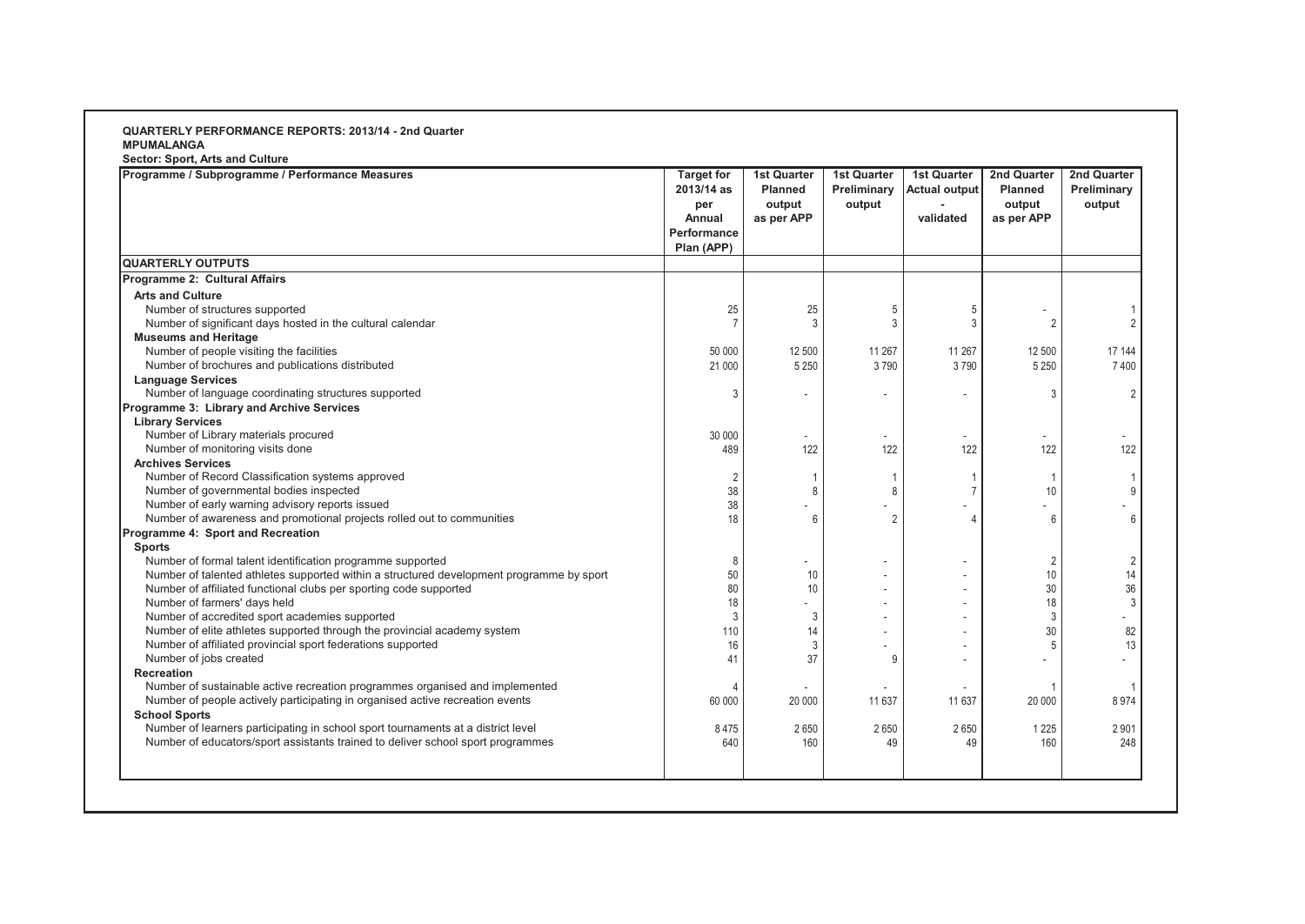| Programme / Subprogramme / Performance Measures                                                                                                             | <b>Target for</b><br>2013/14 as            | 1st Quarter<br>Planned  | 1st Quarter<br>Preliminary | 1st Quarter<br><b>Actual output</b> | 2nd Quarter<br>Planned | 2nd Quarter<br>Preliminary |
|-------------------------------------------------------------------------------------------------------------------------------------------------------------|--------------------------------------------|-------------------------|----------------------------|-------------------------------------|------------------------|----------------------------|
|                                                                                                                                                             | per<br>Annual<br>Performance<br>Plan (APP) | output<br>as per APP    | output                     | validated                           | output<br>as per APP   | output                     |
| <b>QUARTERLY OUTPUTS</b>                                                                                                                                    |                                            |                         |                            |                                     |                        |                            |
| Programme 2: Sustainable Resource Management                                                                                                                |                                            |                         |                            |                                     |                        |                            |
| <b>Engineering Services</b>                                                                                                                                 |                                            |                         |                            |                                     |                        |                            |
| Number of agricultural engineering advisory reports prepared                                                                                                | 97                                         | 23                      | 23                         | 23                                  | 19                     | 19                         |
| Number of designs with specifications for agricultural engineering solutions provided<br>Number of final certificates issued for infrastructure constructed | 105<br>193                                 | 45<br>92                | 30<br>31                   | 30<br>31                            | 4<br>13                | 30<br>28                   |
| Number of clients provided with engineering advice during official visits                                                                                   | 322                                        | 88                      | 88                         | 88                                  | 76                     | 76                         |
| LandCare                                                                                                                                                    |                                            |                         |                            |                                     |                        |                            |
| Number of awareness campaigns conducted on LandCare                                                                                                         | 34                                         | 5                       | $\overline{2}$             | $\overline{2}$                      | 12                     | 10                         |
| Number of capacity building exercises conducted within approved Land Care projects                                                                          | 24                                         | $\sqrt{5}$              | $\overline{2}$             | $\overline{2}$                      | 12                     | 9                          |
| Number of farm land hectares improved through conservation measures                                                                                         | 2 2 0 0                                    |                         |                            |                                     | 400                    | 459                        |
| Number of beneficiaries adopting sustainable production technologies and practices<br>Number of green jobs created through LandCare                         | 72<br>825                                  | 13<br>170               | 13<br>332                  | 13<br>332                           | 22<br>355              | 22<br>395                  |
| <b>Land Use Management</b>                                                                                                                                  |                                            |                         |                            |                                     |                        |                            |
| Number of recommendations made on subdivision/rezoning change of agricultural land use                                                                      | 79                                         | 15                      | 10                         | 10                                  | 32                     | 24                         |
| Number of farm plans completed                                                                                                                              | 50                                         | 19                      | 15                         | 15                                  | 11                     | 18                         |
| <b>Disaster Risk Management</b>                                                                                                                             |                                            |                         |                            |                                     |                        |                            |
| Number of early warning advisory reports issued                                                                                                             | 12                                         | $\overline{\mathbf{3}}$ | 3                          | 3                                   | 3                      | 3                          |
| Programme 3: Farmer Support and Development<br><b>Farmer Settlement and Development</b>                                                                     |                                            |                         |                            |                                     |                        |                            |
| Number of farm assessments completed                                                                                                                        | 126                                        | 25                      |                            | 25                                  | 35                     | 35                         |
| Number of smallholder farmers supported                                                                                                                     | 24 096                                     | 6016                    | 1674                       | 2027                                | 6017                   | 5 2 8 1                    |
| <b>Extension and Advisory Services</b>                                                                                                                      |                                            |                         |                            |                                     |                        |                            |
| Number of agricultural demonstrations facilitated                                                                                                           | 237                                        | 51                      | 51                         | 51                                  | 35                     | 68                         |
| Number of farmers' days held                                                                                                                                | 56                                         | 10                      | 3                          | 3                                   | 14                     | 19                         |
| Number of commodity groups supported<br><b>Food Security</b>                                                                                                | 143                                        | 32                      | 24                         | 24                                  | 33                     | 33                         |
| Number of food security reports compiled                                                                                                                    |                                            |                         |                            |                                     |                        |                            |
| Number of verified food insecure households supported                                                                                                       | 78 678                                     | 3934                    | 1033                       | 1789                                | 11 802                 | 3766                       |
| Programme 4: Veterinary Services                                                                                                                            |                                            |                         |                            |                                     |                        |                            |
| <b>Animal Health</b>                                                                                                                                        |                                            |                         |                            |                                     |                        |                            |
| Number of animal vaccinations against controlled animal diseases                                                                                            | 821 858<br>30 459                          | 232 197<br>7684         | 232 197                    | 232 197                             | 195 292<br>7.597       | 154 120                    |
| Number of primary animal health care (PAHC) interactions held<br>Number of official veterinary movement documents issued                                    | 5925                                       | 1479                    | 7684<br>1479               | 7684<br>1 479                       | 1 474                  | 26 55 6<br>1 3 3 6         |
| Number of animals sampled/tested for diseases surveillance purposes                                                                                         | 276 959                                    | 71 140                  | 71 140                     | 71 140                              | 71 239                 | 30 792                     |
| Number of animal inspections for regulatory purposes                                                                                                        | 5 0 5 4 1 0 2                              | 1 264 303               | 1 264 303                  | 1 264 303                           | 1 261 573              | 544 803                    |
| <b>Export Control</b>                                                                                                                                       |                                            |                         |                            |                                     |                        |                            |
| Number of veterinary export certificates issued                                                                                                             | 1 3 9 6                                    | 346                     | 346                        | 346                                 | 351                    | 365                        |
| Number of export establishments registered                                                                                                                  | 29                                         | 3                       | 3                          | 3                                   | 6                      | 3                          |
| <b>Veterinary Public Health</b><br>Number of abattoir inspections conducted                                                                                 | 605                                        | 163                     | 163                        | 163                                 | 162                    | 165                        |
| <b>Veterinary Laboratory Services</b>                                                                                                                       |                                            |                         |                            |                                     |                        |                            |
| Number of specimens tested                                                                                                                                  | 145 000                                    | 31 890                  | 37 067                     | 37 067                              | 40 610                 | 32 614                     |
| Number of tests performed                                                                                                                                   | 165 000                                    | 36 290                  | 42 191                     | 42 191                              | 46 210                 | 38 514                     |
| Programme 5: Technology Research and Development Services                                                                                                   |                                            |                         |                            |                                     |                        |                            |
| Research                                                                                                                                                    |                                            |                         |                            |                                     |                        |                            |
| Number of presentations made at scientific events                                                                                                           | 6                                          | $\overline{2}$          | $\overline{2}$             | 2                                   | $\overline{2}$         |                            |
| <b>Technology Transfer Services</b><br>Number of presentations made at technology transfer events                                                           | 38                                         | 11                      | $\mathbf{q}$               | $\overline{9}$                      | 14                     | 11                         |
| Number of articles in popular media                                                                                                                         | $\Lambda$                                  |                         |                            |                                     |                        | $\overline{\phantom{a}}$   |
| Number of information packs developed                                                                                                                       | 297                                        | 87                      | 43                         | 43                                  | 74                     | 132                        |
| Programme 6: Agricultural economics Services                                                                                                                |                                            |                         |                            |                                     |                        |                            |
| <b>Agri-Business Support and Development</b>                                                                                                                |                                            |                         |                            |                                     |                        |                            |
| Number of agri-business supported with agricultural economic services to access markets<br>Number of clients supported with agricultural economic advice    | 122                                        | 25                      | 38                         | 38                                  | 35                     | 46                         |
| Number of agricultural economic studies conducted                                                                                                           | 8581<br>25                                 | 1867<br>6               | 1 2 1 4                    | 1 2 1 4                             | 2 2 5 0<br>-1          | 2 2 9 3                    |
| <b>Macroeconomics Support</b>                                                                                                                               |                                            |                         |                            |                                     |                        |                            |
| Number of requests responded to on macroeconomic information                                                                                                | 76                                         | 19                      | $\Delta$                   | $\Delta$                            | 19                     | 13                         |
| Number of macroeconomic reports developed                                                                                                                   | 76                                         | 19                      |                            |                                     | 19                     | 3                          |
| Programme 7: Structured Agricultural Training                                                                                                               |                                            |                         |                            |                                     |                        |                            |
| Further Education and Training (FET)                                                                                                                        |                                            |                         |                            |                                     |                        |                            |
| Number of learners completing non-accredited short courses                                                                                                  | 7973                                       | 1617                    | 1251                       | 1 2 5 1                             | 2646                   | 2 6 4 8                    |